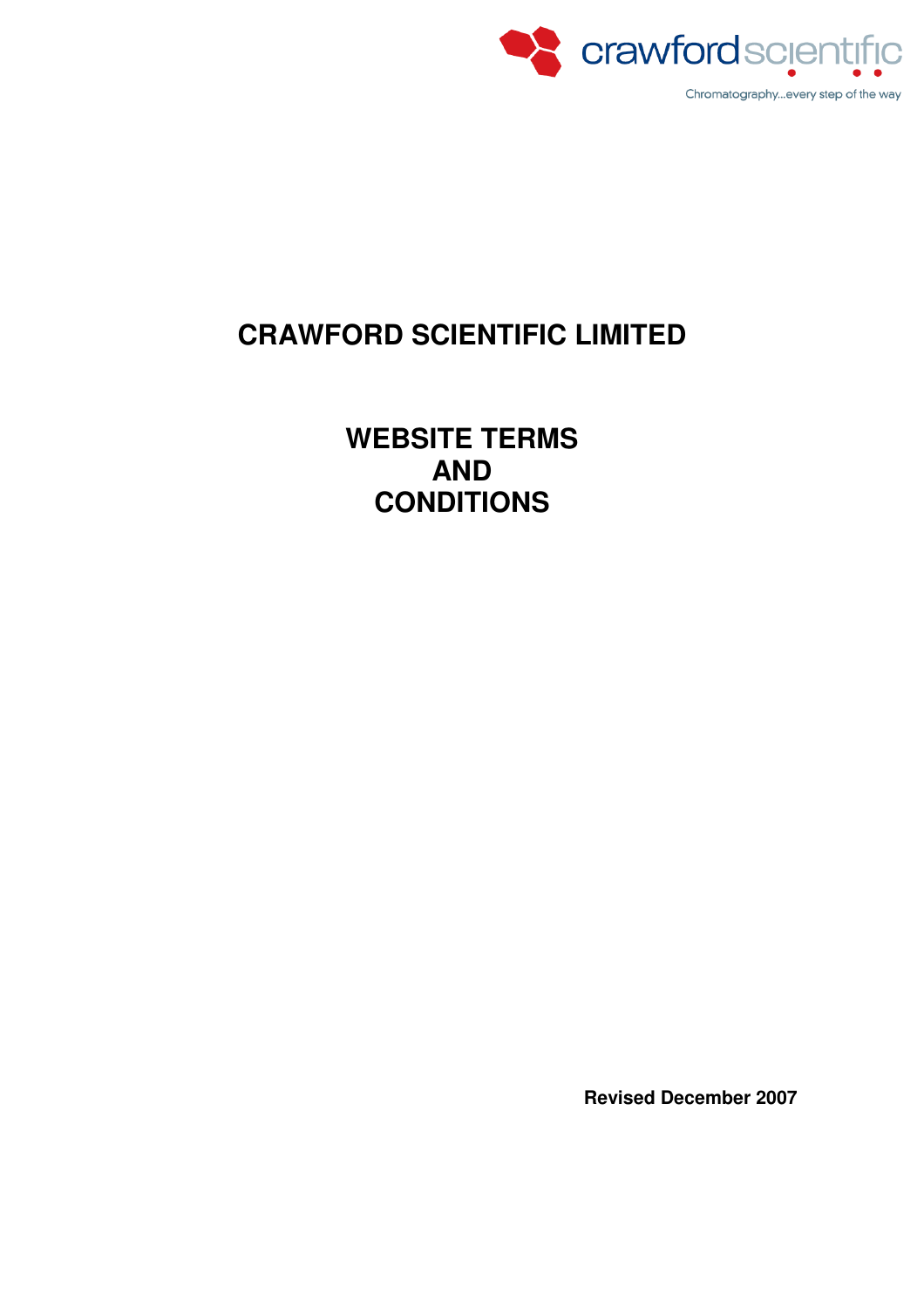

## **Website Terms and Conditions**

#### **1. Introduction**

Crawford Scientific Ltd, provides the information contained on the Crawford Scientific Ltd Website and all pages comprising of the subject to these terms and conditions, the privacy policy and any other relevant terms and conditions, policies and notices which may be applicable to a specific section or module of this website.

## **2. Information on the Website**

The information contained in the company website is provided by Crawford Scientific Ltd as well as third parties/content providers, and every effort is taken to ensure the information contained within the company website is accurate.

Crawford Scientific Ltd therefore shall not be bound in any manner by any information contained on the website. Crawford Scientific reserves the right at any time to change or discontinue without notice, any aspect or feature of this website. No information shall be construed as advice and information is offered for information purposes only and is not intended for trading purposes. You and your company rely on the information contained on this website at your own risk. Any errors or omissions from the website should be reported to management immediately.

#### **3. Trade Marks**

The trade marks, names, logos and service marks (collectively "trade marks") displayed on this website are registered and unregistered trade marks of Crawford Scientific Ltd. Nothing contained on this website should be construed as granting any license or right to use any trade mark without the prior written permission of Crawford Scientific.

## **4. External Links**

External links may be provided for your convenience, however, they are beyond the control of Crawford Scientific and no representation is made as to their content and are used at your own risk. When visiting external links you must refer to that external websites terms and conditions of use. Express prior written permission of Crawford Scientific Ltd must be given for all hypertext links on the website.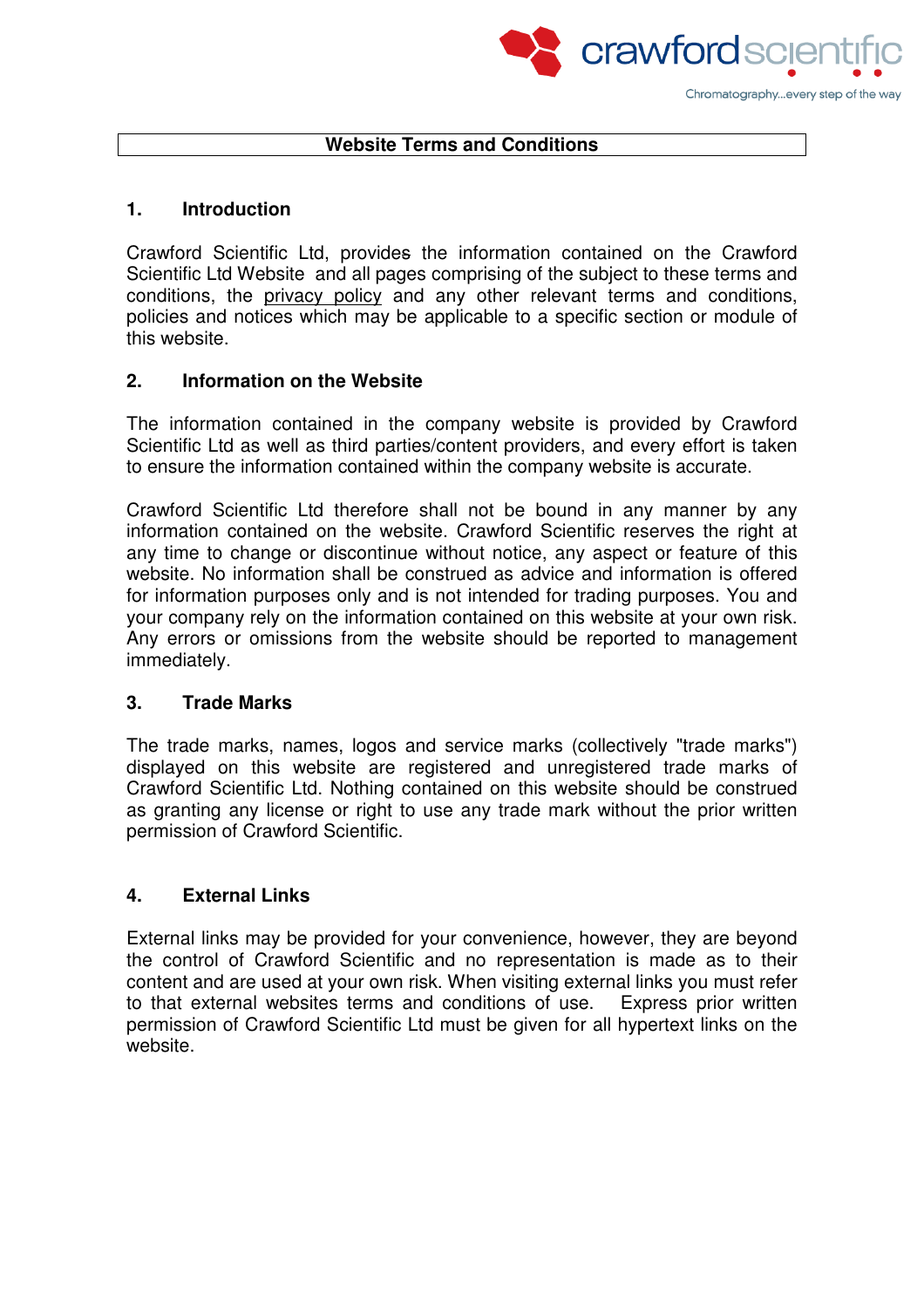

#### **5. Public Forums and User Submissions**

Crawford Scientific is not responsible for any material submitted to the public areas by you (which include any other public area found on the website). All unauthorised materials posted in the public areas will be removed without prior notice. if there is the likelihood that you may (including but not limited to):-

- **5.1** defame, abuse, harass, stalk, threaten or otherwise violate the rights of other users or any third parties;
- **5.2** publish, post, distribute or disseminate any defamatory, obscene, indecent or unlawful material or information;
- **5.3** post or upload files that contain viruses, corrupted files or any other similar software or programmes that may damage the operation of Crawford Scientific's and/or a third party's computer system and/or network;
- **5.4** violate any copyright, trade mark, other applicable **Great Britain** or international laws or intellectual property rights of Crawford Scientific or any other third party;
- **5.5** submit contents containing marketing or promotional material which is intended to solicit business.

## **6. Specific Use**

You further agree that the website must not be used to send or post any message or material that is unlawful, harassing, defamatory, abusive, indecent, threatening, harmful, vulgar, obscene, sexually orientated, racially offensive, profane, pornographic or violates any applicable law. Those person(s) sending or posting materials, hereby indemnify Crawford Scientific Ltd of any loss, liability, damage or expense to Crawford Scientific Ltd or any third party, may suffer, caused directly or indirectly to their use of the website.

#### **7. Warranties**

Crawford Scientific Ltd makes no warranties, representations, statements or guarantees (whether express, implied in law or residual) regarding the website, the information contained on the website, your or your company's personal information or material and information transmitted over our system.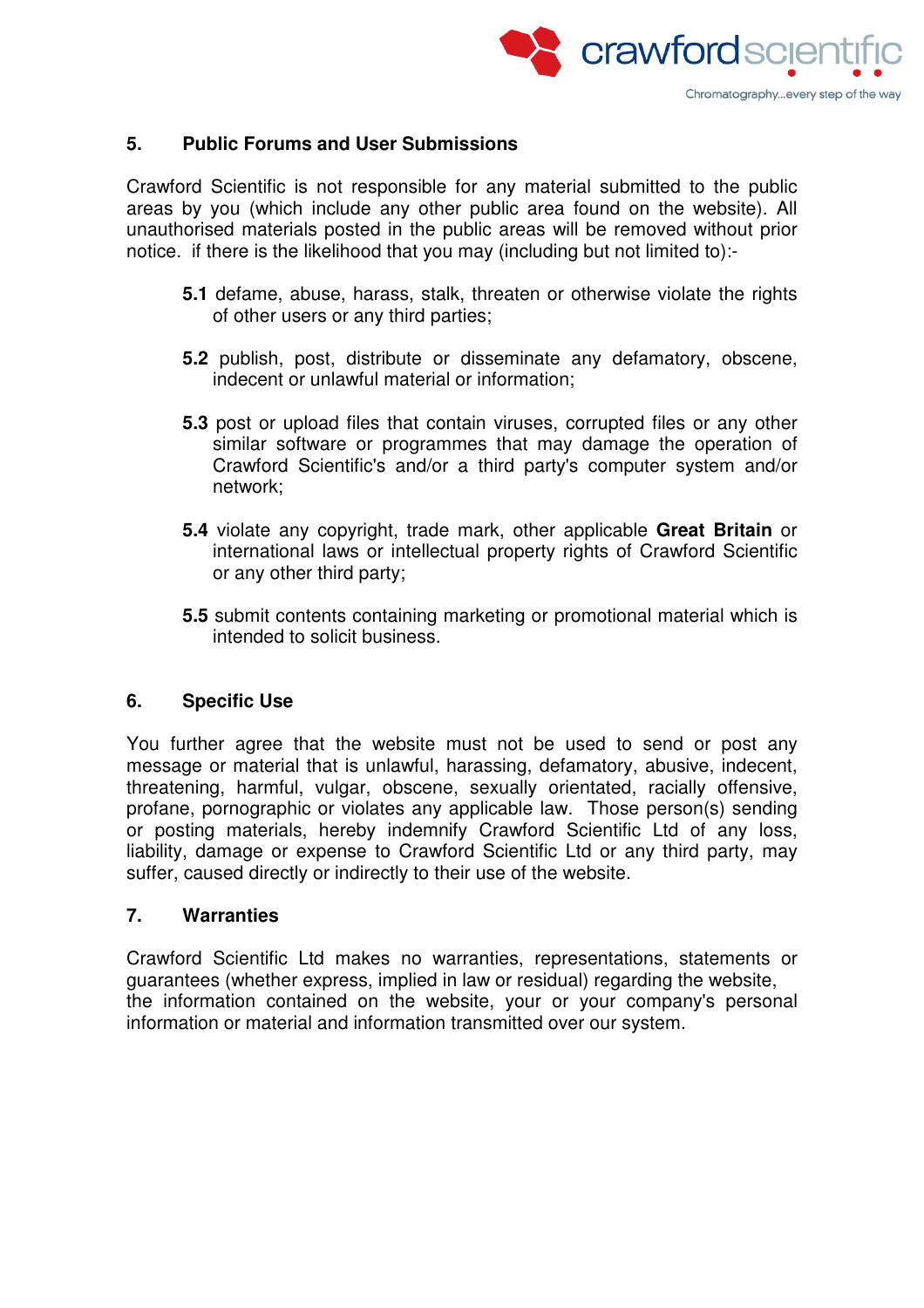

## **8. Disclaimer of Liability**

Crawford Scientific Ltd shall not be responsible for and disclaims all liability for any loss, liability, damage (whether direct, indirect or consequential), personal injury or expense of any nature whatsoever which may be suffered by you or any third party (including your company), as a result of or which may be attributable, directly or indirectly, to your access and use of the website, any information contained on the website, your or your company's personal information or material and information transmitted over our system. In particular, neither Crawford Scientific nor any third party or data or content provider shall be liable in any way to you or to any other person, firm or corporation whatsoever for any loss, liability, damage (whether direct or consequential), personal injury or expense of any nature whatsoever arising from any delays, inaccuracies, errors in, or omission of any share price information or the transmission thereof, or for any actions taken in reliance thereon or occasioned thereby or by reason of nonperformance or interruption, or termination thereof.

## **9. Use of the Website**

Crawford Scientific does not make any warranty or representation that information on the website is appropriate for use in any jurisdiction (other than **Great Britain**). By accessing the website, you warrant and represent to Crawford Scientific that you are legally entitled to do so and to make use of information made available via the website.

## **10. General**

## **10.1 Entire Agreement**

These website terms and conditions constitute the sole record of the agreement between you and Crawford Scientific in relation to your use of the website. Neither you nor Crawford Scientific shall be bound by any express tacit or implied representation, warranty, promise or the like not recorded herein. Unless otherwise specifically stated these website terms and conditions supersede and replace all prior commitments, undertakings or representations, whether written or oral, between you and Crawford Scientific in respect of your use of the website.

## **10.2 Alteration**

Crawford Scientific may at any time modify any relevant terms and conditions, policies or notices. You acknowledge that by visiting the website from time to time, you shall become bound to the current version of the relevant terms and conditions (the "current version") and, unless stated in the current version, all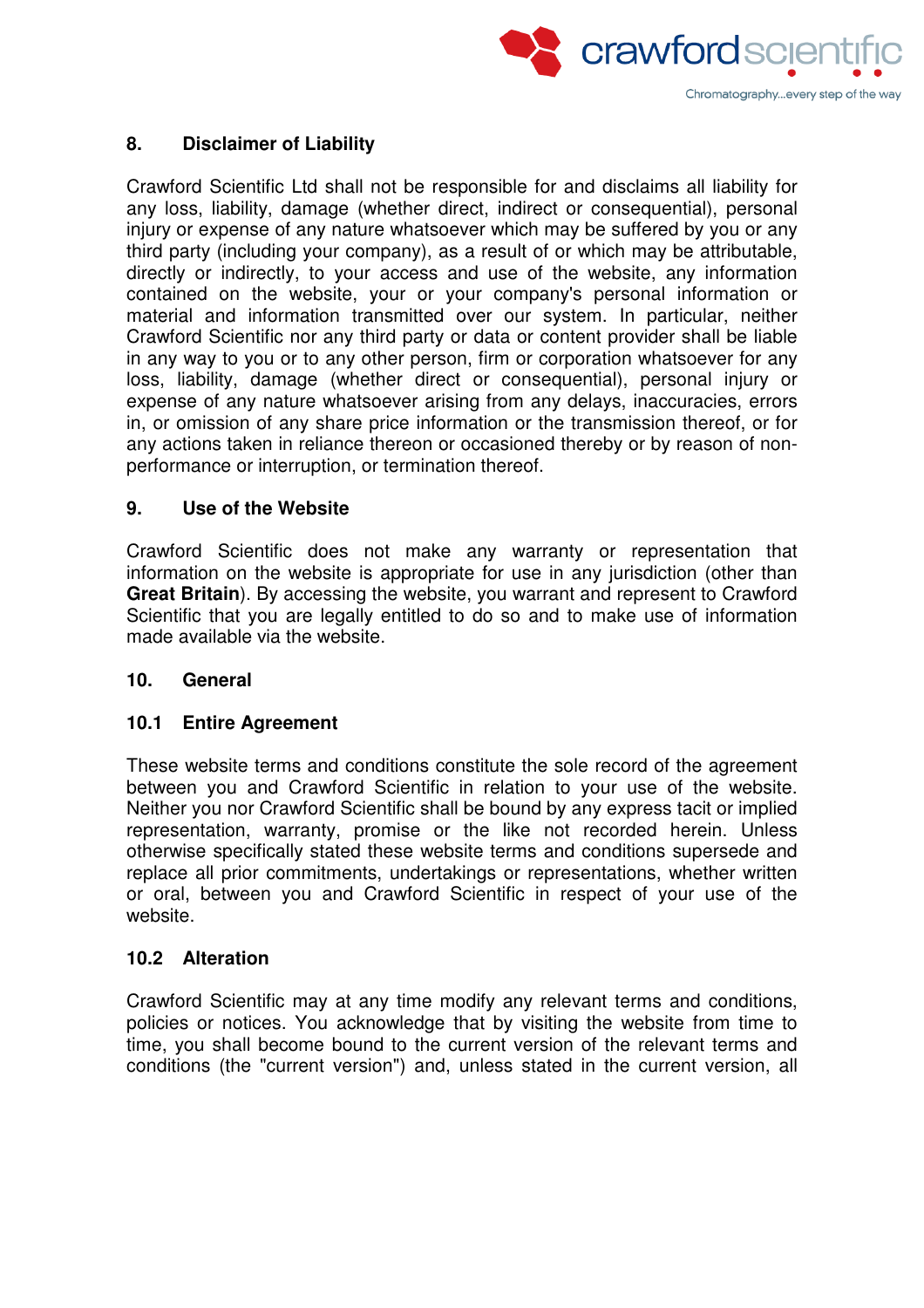

previous versions shall be superseded by the current version. You shall be responsible for reviewing the then current version each time you visit the website.

## **10.3 Conflict**

Where any conflict or contradiction appears between the provisions of these website terms and conditions and any other relevant terms and conditions, policies or notices, the other relevant terms and conditions, policies or notices which relate specifically to a particular section or module of the website shall prevail in respect of your use of the relevant section or module of the website.

#### **10.4 Waiver**

No indulgence or extension of time which either you or Crawford Scientific may grant to the other will constitute a waiver of or, whether by estoppel or otherwise, limit any of the existing or future rights of the grantor in terms hereof, save in the event or to the extent that the grantor has signed a written document expressly waiving or limiting such rights.

#### **10.5 Cession**

Crawford Scientific shall be entitled to cede, assign and delegate all or any of its rights and obligations in terms of any relevant terms and conditions, policies and notices to any third party.

#### **10.6 Severability**

All provisions of any relevant terms and conditions, policies and notices are, notwithstanding the manner in which they have been grouped together or linked grammatically, severable from each other. Any provision of any relevant terms and conditions, policies and notices, which is or becomes unenforceable in any jurisdiction, whether due to voidness, invalidity, illegality, unlawfulness or for any reason whatever, shall, in such jurisdiction only and only to the extent that it is so unenforceable, be treated as pro non scripto and the remaining provisions of any relevant terms and conditions, policies and notices shall remain in full force and effect.

## **10.7 Applicable laws**

Any relevant terms and conditions, policies and notices shall be governed by and construed in accordance with the laws of **Great Britain** without giving effect to any principles of conflict of law. You hereby consent to the exclusive jurisdiction of the High Court of **Great Britain** in respect of any disputes arising in connection with the website, or any relevant terms and conditions, policies and notices or any matter related to or in connection therewith.